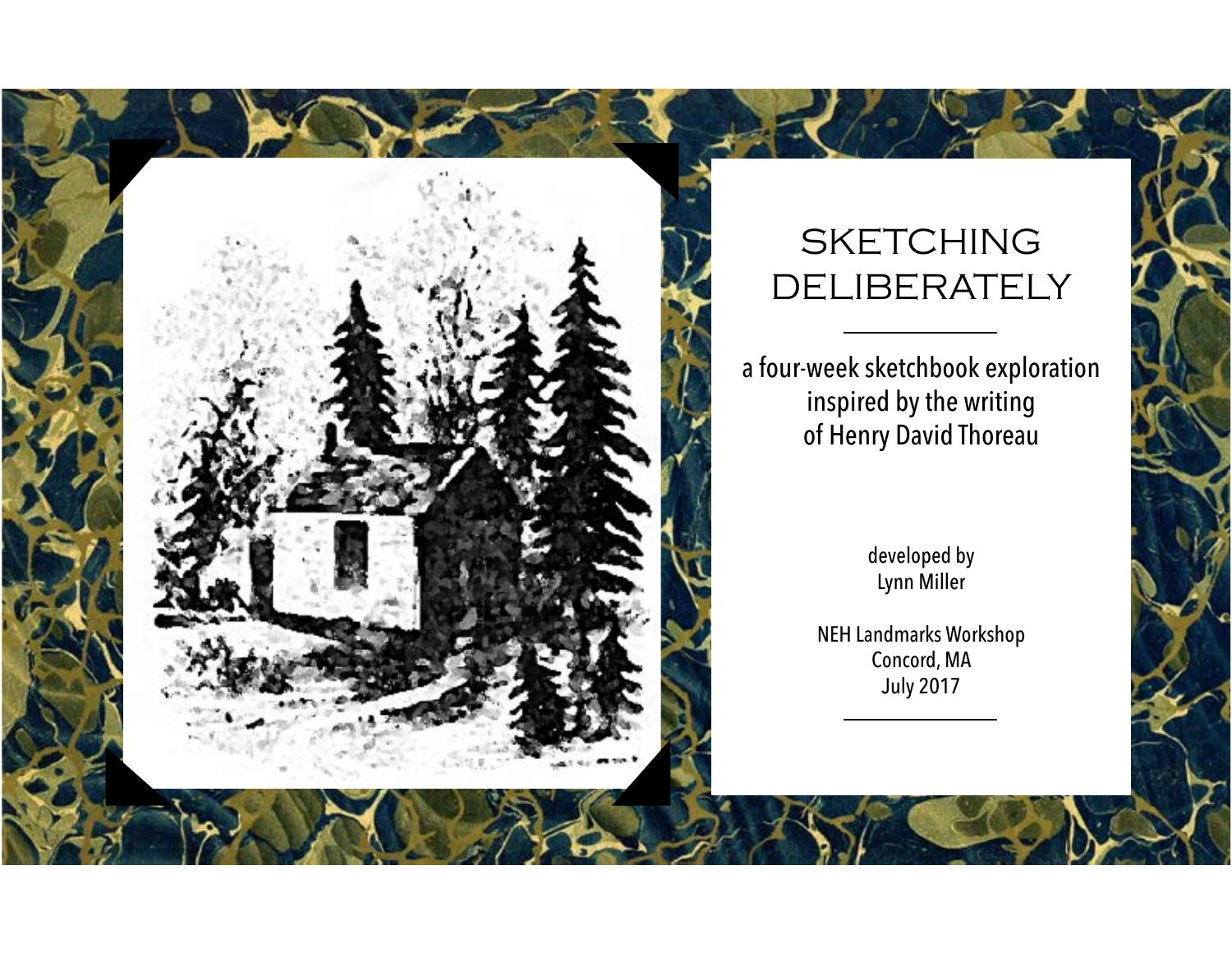

# BUILDING ON THE EXAMPLE AND WRIT-<br>INGS OF HENRY DAVID THOREAU...

How can students be encouraged/ inspired take on the practice of keeping a sketchbook?

### How can the practice of keeping a sketchbook help students be awake to their own lives?

Henry David Thoreau began keeping a journal in 1837. He stopped keeping his journal 25 years, 7000 manuscript pages and 2 million words later. Thoreau's journals--along with his writings on various trips and his two years at Walden Pond--offer us insight into his daily life, but those daily thoughts were also sometimes reworked into essays and other published writings. The journal page was where he took time to ponder, reflect and discuss the pieces of his own life and the social and cultural life of his community and world.

Through a four-week selection of brief readings and five-minute "bell-ringer" sketchbook activities to be completed daily in class, students will practice setting aside time each day for intentional thought and creative activity in a sketchbook. The four-week scope of the activities should help students begin to adopt the habit of daily sketchbook/journal reflection. A sketchbook prompt is given for each day, though there are many other ways that the reading selection can be interpreted.

These exercises can be adapted for multiple age groups and levels of art skill. Remember that the process is as important as the product.

#### **Materials Needed**

Reading selections and prompts for four weeks (below) Sketchbook for each student Pencil/pen for each student Other art materials as desired: Markers Collage materials: magazines, newspapers, **Scissors** Glue Colored pencils



'What are you doing now?' he asked. 'Do you keep a journal?' So I make my first entry today" Thoreau's first journal entry, October 22, 1837



Notes:

Each student will need a sketchbook (with at least 20 pages or 20 page-spreads, more if you choose to take the sketchbook forward) and a drawing tool (pen or pencil). You may choose to give students their sketchbooks to keep for the entire time or pass out and collect the sketchbooks each day. Additional available art materials will give students fuller range of expression. You may have all materials available every day or have only one or two additional materials each day.

Sharing the quote

You may choose to photocopy all four weeks of readings and prompts and give to each student along with the sketchbook. Another option is to share the reading selection daily as students begin the process. The quote might be posted on a classroom electronic bulletin board, projected on a classroom screen or photocopied individually so that students can collage the photocopied quote into their sketchbooks.

The process

This activity is designed to stimulate thinking and get students working in the first five minutes of class. Keeping students moving is part of the process. Don't let students bog down in the drive for perfection. As Thoreau did with his writings, these daily sketches can be re-worked into more complete statements. Each day pass out materials as needed, deliver the quote to the student and at the end of five minutes have the students conclude their work. You might have them leave the sketchbooks open as they begin their other work so you can see what they have done and talk with them about their responses.

Evaluating the sketchbook

Because these are designed to be quick exercises, evaluation should focus more on process than product. Sketchbook pages may not be of the highest quality of drawing, but if students are proposing and developing ideas, that is a sucessful sketchbook assignment. If you are grading the project, consider giving weekly progress grades (did the student work every day for the assigned period, did the student attempt more than a surface response to the quote and prompt, did the student take a unique path in responding) and then assigning a grade for the entire sketchbook (looking at growth overall, at whether later attempts showed more engagement and effort, etc.).

Taking the sketchbook forward The final quote is Thoreau's exhortation to think one's own thoughts. Encourage students to continue to use the sketchbook as an opportunity for daily reflection. You may want to make additional assignments or offer incentives (extra credit, maybe) to keep students working in the sketchbook using their own thoughts as the prompt. You might make random checks rather than assigned due dates to encourage students to keep up daily with their sketchbook work rather than rushing to meet a due date. You may also encourage students to use their sketchbook ideas as the basis for longer, more finished works.

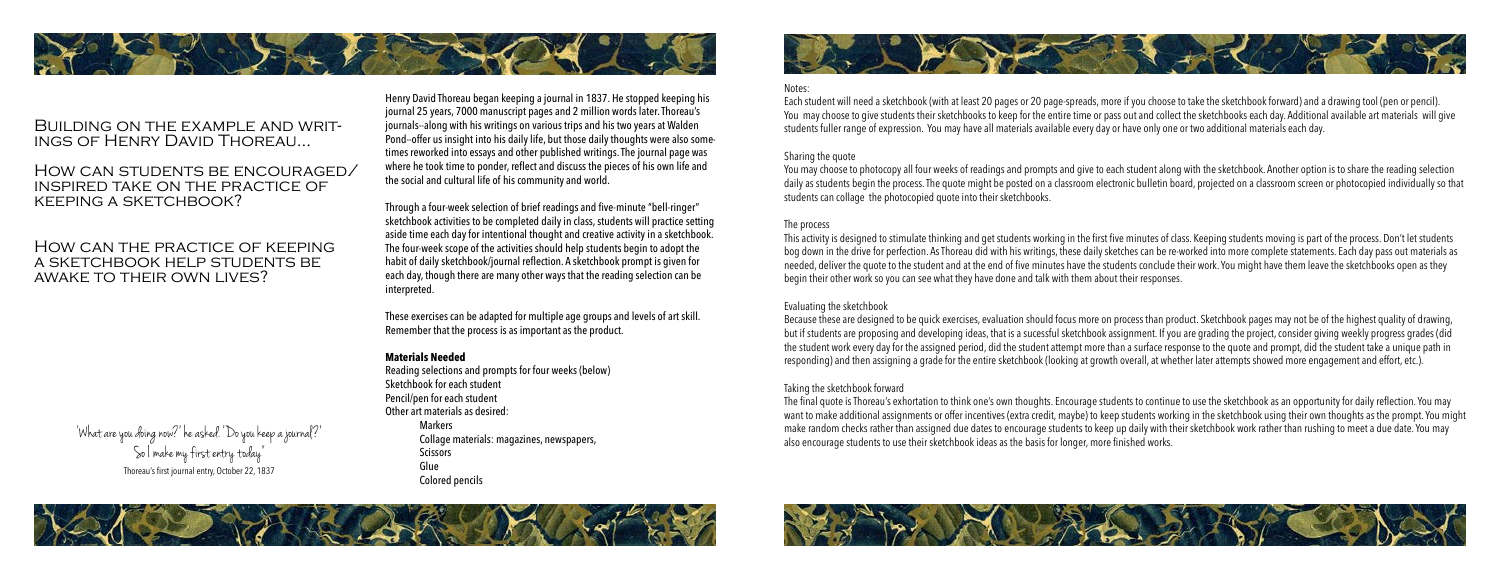

### **Week One**

#### Monday

'What are you doing now?' he asked. 'Do you keep a journal?' So I make my first entry today" Thoreau's first journal entry, October 22, 1837 *Because this sketchbook is really about you, make your first entry a contour drawing of yourself. Look into a mirror and draw what you see.*

#### Tuesday

Many an object is not seen, though it falls within the range of our visual ray, because it does not come within the range of our intellectual ray, i.e. we are not looking for it. So, in the largest sense, we find only the world we look for.  $\sim$  Journal, July 2, 1857

Many college text-books which were a weariness and a stumbling-block when studied, I have since read a little in with pleasure and profit.  $\sim$  Journal, February 19, 1854 *Think back to a book you have read (and perhaps not especially enjoyed) as a class assignment. Create a sketchbook page about that book - what you remember. Add a date that you might go back and re-read it for pleasure (and maybe even profit!).*

*Find a familiar object around you (a book or pencil, your shoes or backpack) and draw a small section of it (for example, the zipper of a backpack or just the laces of shoes). Look at the familiar object in a new way.*

#### Wednesday

When I consider that the nobler animal have been exterminated here - the cougar, the panther, lynx, wolverine, wolf, bear, moose, dear, the beaver, the turkey and so forth and so forth, I cannot but feel as if I lived in a tamed and, as it were, emasculated country... Is it not a maimed and imperfect nature I am conversing with? I take infinite pains to know all the phenomena of the spring, for instance, thinking that I have here the entire poem, and then, to my chagrin, I hear that it is but an imperfect copy that I possess and have read, that my ancestors have torn out many of the first leaves and grandest passages, and mutilated it in many places. ~Journal, March 23, 1856 *Find an image of a species that is entirely extinct or that used to live in the area where you live but is not found there any more. Draw the animal or a symbol of that animal as a missing piece in the world.* 

A traveller! I love his title. A traveler is to be reverenced as such. His profession is the best symbol of our life. Going from-toward; it is the history of every one of us. ~Journal, July 2, 1851

#### Thursday

I thrive best on solitude. If I have had a companion only one day in a week, unless it were one or two I could name, I find that the value of the week to me has been seriously affected. It dissipates my days, and often it takes me another week to get over it.  $\sim$  Journal, December 28, 1856 *Create a sketchbook page about solitude - being by yourself. Do you like having only yourself for company? How can you symbolize the presence and/or absence of other* 

The question is not what you look at, but what you see.  $\sim$  Journal, August 5, 1851 *Find another familiar object and draw it in your sketchbook in such a way that you help people see it differently.* 

Talk about slavery! It is not the peculiar institution of the South. It exists wherever men are bought and sold, wherever a man allows himself to be made a mere thing or a tool, and surrenders his inalienable rights of reason and conscience. Indeed, this slavery is more complete than that which enslaves the body alone. ~ Journal, December 4,

#### Friday

*It is Friday! From what have you traveled this week? Toward what are you going this weekend? Create a sketchbook page about your week's journey.*





### **Week Two**

Monday *people?*

Tuesday

Wednesday 1860

*Create a page in your sketchbook about something that enslaves people today. Remember Thoreau's insight that slavery can mean more than an enslaved body. Use words, images, symbolic colors, whatever you need to convey your subject.*

Thursday are.

It is in vain to dream of a wildness distant from ourselves. There is none such. It is in the bog in our brains and bowels, the primitive vigour of Nature in us, that inspires that dream. I shall never find in the wilds of Labrador any greater wildness than in some recess of Concord, i.e. than I import into it. ~Journal, August 30, 1856 Concord, MA, was Thoreau's home town. Do you think of your hometown as being "wildness"? In your sketchbook depict how your hometown has made you the person you

Friday It is in vain to dream of a wildness distant from ourselves. There is none such. It is in the bog in our brains and bowels, the primitive vigour of Nature in us, that inspires that dream. I shall never find in the wilds of Labrador any greater wildness than in some recess of Concord, i.e. than I import into it. ~Journal, August 30, 1856 *This is the same quote from yesterday. Thoreau says that the dream comes from within us, from what Nature has given us. Do you have a dream? If so, create a page in your sketchbook about that. If you haven't yet decided what your dream is, think about how you can depict the process of identifying that dream and then making it a reality.*